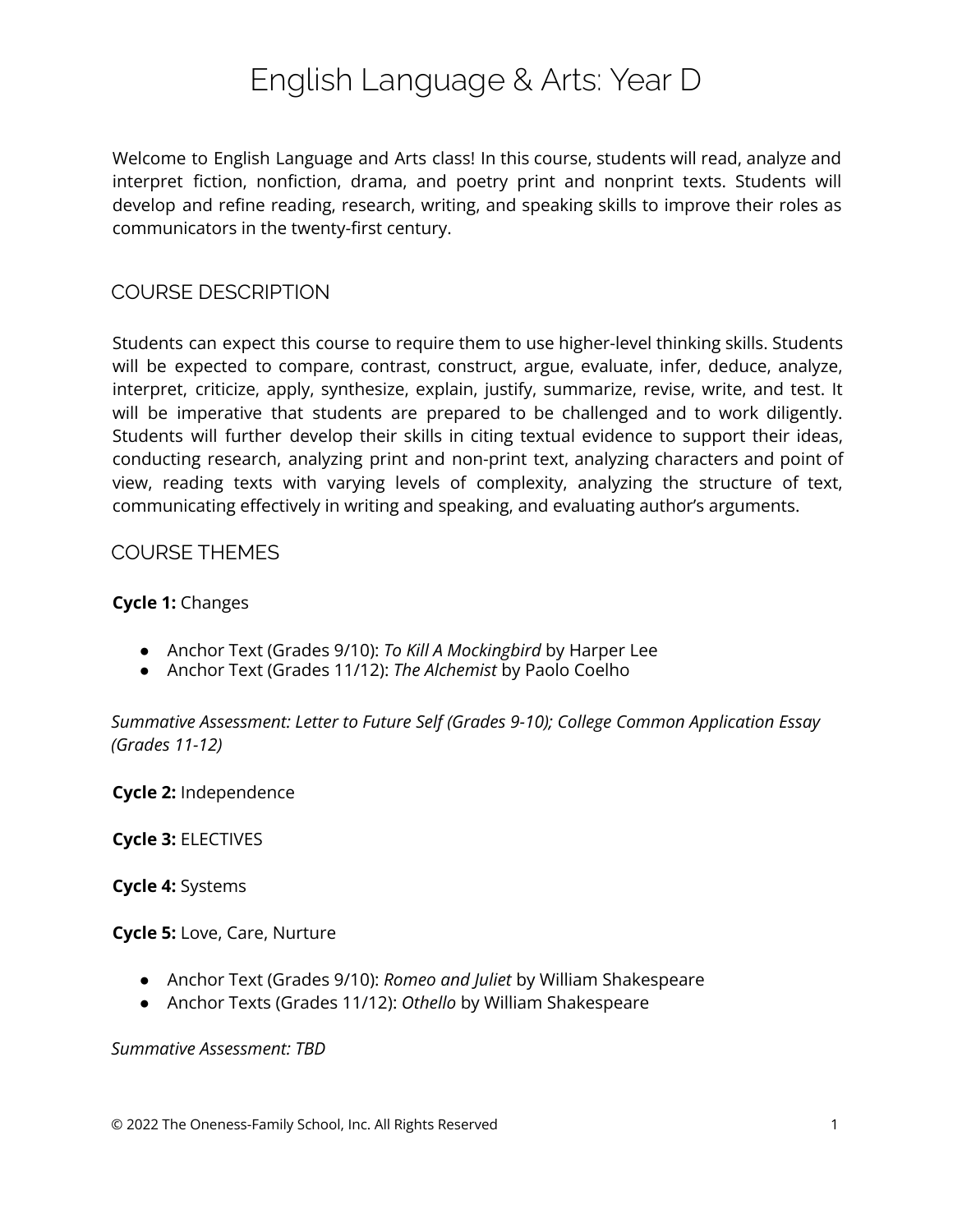## GRADING

Your grade for this course will be earned based on a variety of assessments including, but not limited to, quizzes, tests, homework, writing assignments, essays, Socratic Seminars, in-class activities, projects, etc… Submitting late work will significantly impact your grade. Students will not be tested or required to hand in assignments on the day the student returns from school if they were assigned on the day the student was absent. Students shall adhere to deadlines for tests and projects that were established/assigned prior to the absence.

Students have equal to the number of days absent for make-up work, tests, assignments, reports, etc., up to a maximum of five (5) days without penalty.

#### **Grade Percentages**

A= 90% - 100% B= 80% - 89%  $C = 70\% - 79\%$ D= 60% - 69% F= 0% - 59%

Marking period grades are calculated for this course using the following categories and percentages.

Homework: 10% Classwork - Daily (in-class) Assignments/Activities: 20% Projects, Research, & Writing Assignments: 40% Tests/Quizzes/Exams: 30%

LATE POLICY

There will be a 20% deduction from the score of an assignment, when an assignment is submitted late. An assignment is considered late if it is not submitted at the time of collection.

## ACADEMIC HONESTY

Your grade is a reflection of your skills, knowledge, and understanding of the course content. Therefore, any work that is not your own will not be a cassessed. Cheating or plagiarism of any kind will result in a 0% for the assignment. This includes homework, daily-in class assignments, writing assignments, projects, quizzes, and tests.